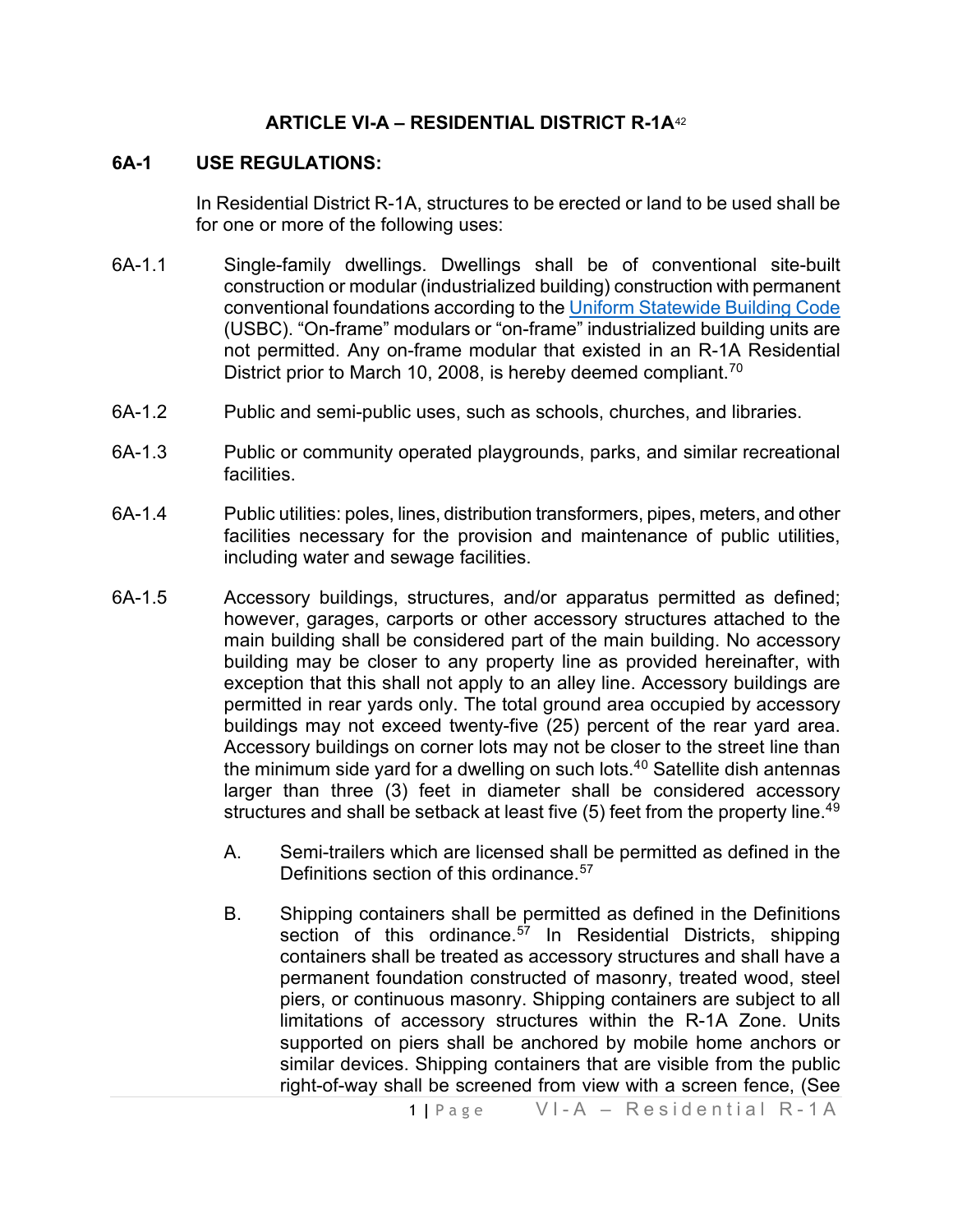Section 16-20.6 Chart 2) or a vegetative screen as described in the standards for Buffer Yard Regulations (See Section 16-16).<sup>[105](#page-4-6)</sup>

- 6A-1.6 Signs permitted under Chapter 21 of this Ordinance regulating outdoor advertising.2[4](#page-4-7)
- 6A-1.7 Deleted 4-27-87.2[4](#page-4-8)
- 6A-1.8 Off-street parking as required by this ordinance.
- $6A-1.9$  Home Occupations Internet Based as defined herein.  $83$
- 6A-1.10 Temporary Family Health Care Structure.<sup>[100](#page-4-10)</sup>
- 6A-1.11 Property Owner Scale Solar Collection Systems as defined in Article XXIV<sup>[107](#page-4-11)</sup>

#### **6A-2 AREA REGULATIONS:**

- 6A-2.1 For residential lots containing or intended to contain a single-family dwelling served by public water and sewage disposal, the minimum lot area shall be ten thousand (10,000) square feet.
- 6A-2.2 For residential lots containing or intended to contain a single-family dwelling served by public water systems, but having individual sewage disposal, the minimum lot area shall be fifteen thousand (15,000) square feet.
- 6A-2.3 For residential lots containing or intended to contain a single-family dwelling served by individual water and sewage disposal systems, the minimum lot area shall be fifteen thousand (15,000) square feet.
- 6A-2.4 For permitted uses utilizing individual sewage disposal systems, the required area for any such use shall be approved in writing by the health official. The administrator may require a greater area if considered necessary by the health official.
- 6A-2.5 Where a public water system is not available, a private water system shall be approved by the health official.

#### **6A-3 SETBACK REGULATIONS:**

In the R-1A Residential District, no building shall be erected, reconstructed, or altered nearer to the street line on which it faces than the average setback observed by the buildings on the same side of the street and fronting thereon, but in no case less than twenty (20) feet. The setback measurements within the same block shall be determined from the street line to the front wall of the building, provided there is no front porch, or if the front porch does not extend beyond the front wall. If the front porch extends beyond the front wall, or if there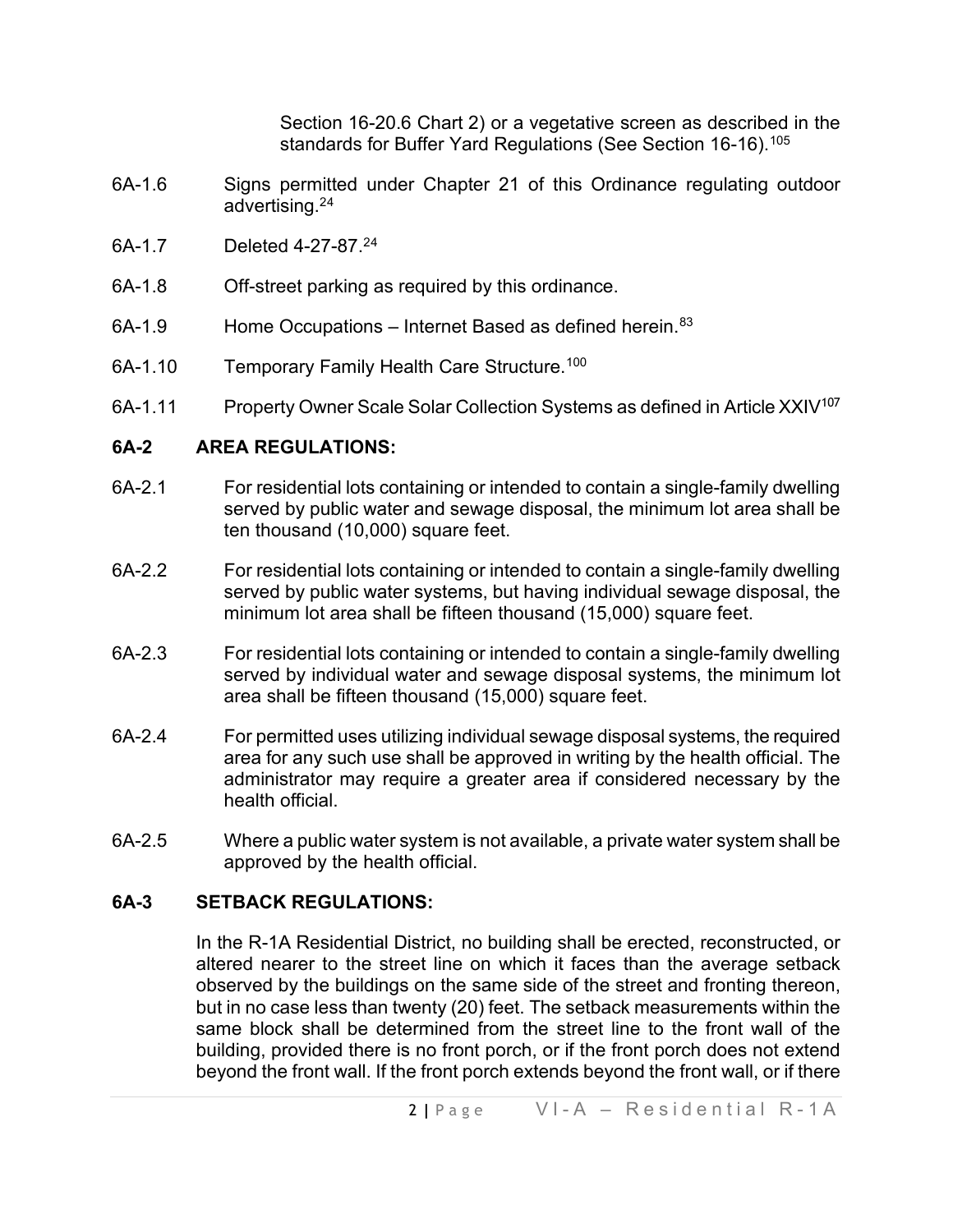are future plans for a front porch, the depth of such porch must be added to the setback measurements.

- 6A-3.1 The side line of a building on a corner lot shall not be a factor in establishing the setback line.
- 6A-3.2 Where there is no building on either side of the street, the setback shall not be less than thirty-five (35) feet provided that on a hillside street if the natural slope of the ground on either side of a street and within a block is such that the average difference in elevation between the sidewalk grade and the lot grade at the setback line provided for herein is greater than five (5) feet, the setback line shall be established at a distance back where such difference in elevation is five (5) feet, provided further that no such line shall be less than twenty (20) feet from the street line.
- 6A-3.3 In no case shall the required setback be more than forty (40) feet.

## **6A-4 FRONTAGE REGULATIONS:**

For single-family dwellings, the minimum lot width at the setback line shall be seventy-five (75) feet. See Section 3-77 for 7-23-79 changes.

## **6A-5 YARD REGULATIONS:**

- 6A-5.1 **Side:** The minimum side yard shall be fifteen (15) feet, and the total width of the two required side yards shall be thirty (30) feet. [7,102](#page-4-12)
- 6A-5.2 **Rear:** Each main dwelling shall have a rear yard with a minimum depth of twenty-five (25) feet.

## **6A-6 HEIGHT REGULATIONS:**

Buildings may be erected up to thirty-five (35) feet in height from grade except that:

- 6A-6.1 The height limit for dwellings may be increased up to ten (10) feet provided there are two (2) side yards, each of which is fifteen (15) feet or more.
- 6A-6.2 A public or semi-public building, such as a school or church, may be erected to a height of sixty (60) feet from grade provided that required front, side and rear yards shall be increased one (1) foot for each foot in height over thirtyfive (35) feet.
- 6A-6.3 Church spires, belfries, cupolas, monuments, water towers, chimneys, flues, flag poles, television antennae and radio aerials are exempt. Parapet walls may be up to four (4) feet above the height of the building on which the walls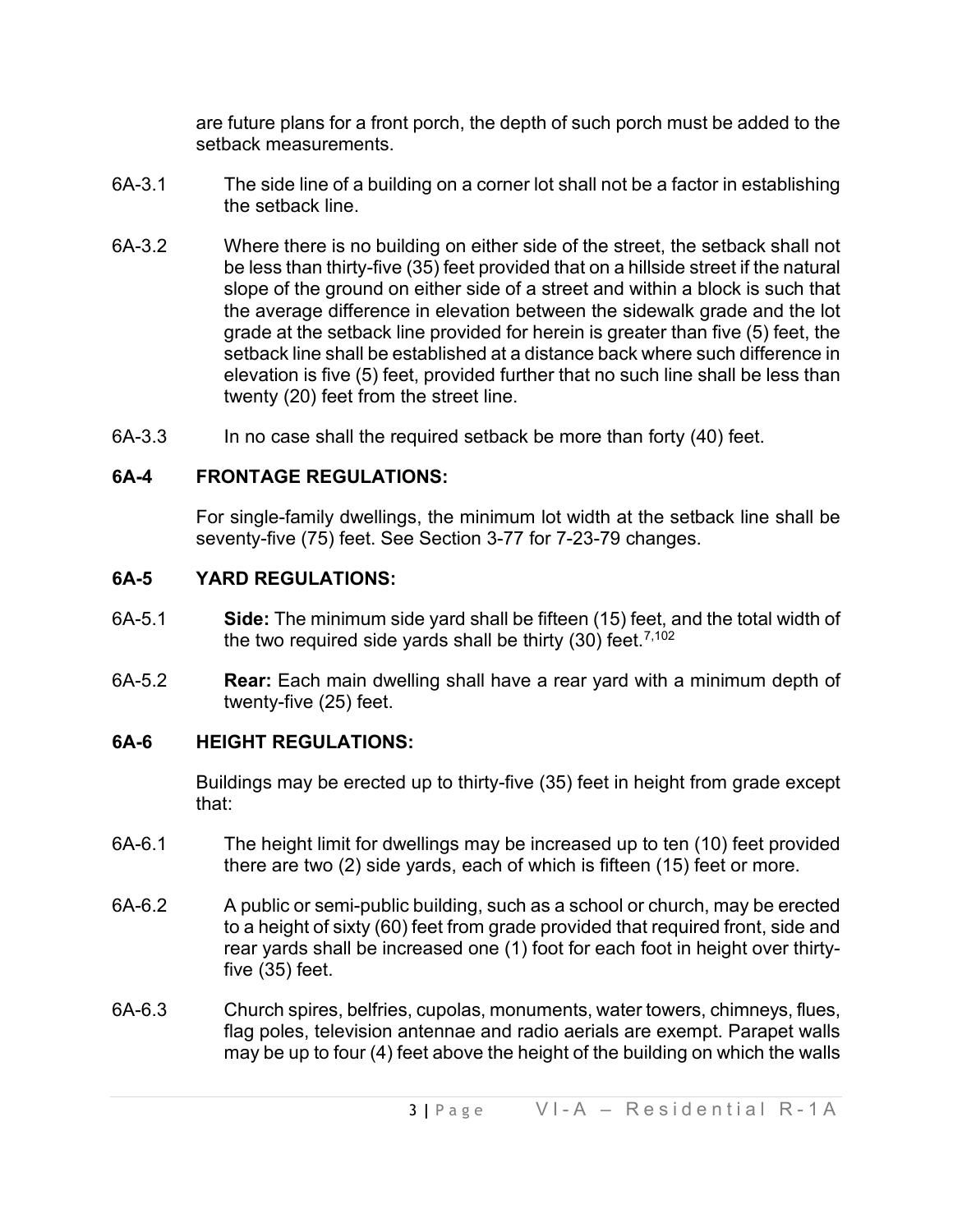rest. Television and radio aerials shall not be for commercial use and shall be for receiving only, except for amateur or ham radio aerials.<sup>4[9](#page-4-13)</sup>

6A-6.4 Accessory buildings with an eave height of twelve (12) feet or more shall be located not less than ten (10) feet from any party lot line; accessory buildings with an eave height of eight feet six inches (8'6") but less than twelve (12) feet shall be located not less than five (5) feet from any party lot line; accessory buildings with an eave height of less than eight feet six inches (8'6") shall be located not less than three (3) feet from any party lot line; eave height is measured from the ground to the eave of the roof.<sup>3[2](#page-4-14)</sup>

## **6A-7 SPECIAL PROVISIONS FOR CORNER LOTS:**

- 6A-7.1 Of the two sides of a corner lot the front may be deemed to be either of the two sides fronting on streets.<sup>1[5](#page-4-15)</sup>
- 6A-7.2 For subdivisions platted after the enactment of this Ordinance, each corner lot shall have a minimum width at the setback line of one hundred (100) feet or more.

# **6A-8 SPECIAL PROVISIONS FOR RESIDENCES:**

- 6A-8.1 Each residence shall have at least two (2) rooms, one of which shall be a full bath.
- 6A-8.2 Each residence shall have a floor area, outside the walls, excluding porches, carports, and terraces, of not less than one thousand two hundred (1,200) square feet.
- 6A-8.3 Each residence shall occupy a ground area, figured to outside of foundation walls, excluding porches, carports, and terraces, of not less than eight hundred fifty (850) square feet.
- 6A-8.4 Each residence shall be equipped with a central heating system or the equivalent capable of adequately heating all rooms.
- 6A-8.5 Each residence shall be connected to the Town water and sewer systems where connection thereto is available, and in the absence of such availability, a septic tank system and/or a water supply approved by the health official.
- 6A-8.6 Swimming pools, both semi-permanent and permanent, shall be constructed only in a rear yard.
- 6A-8.7 See Section 16-20 for general fencing and screening regulations.<sup>[105](#page-4-16)</sup>